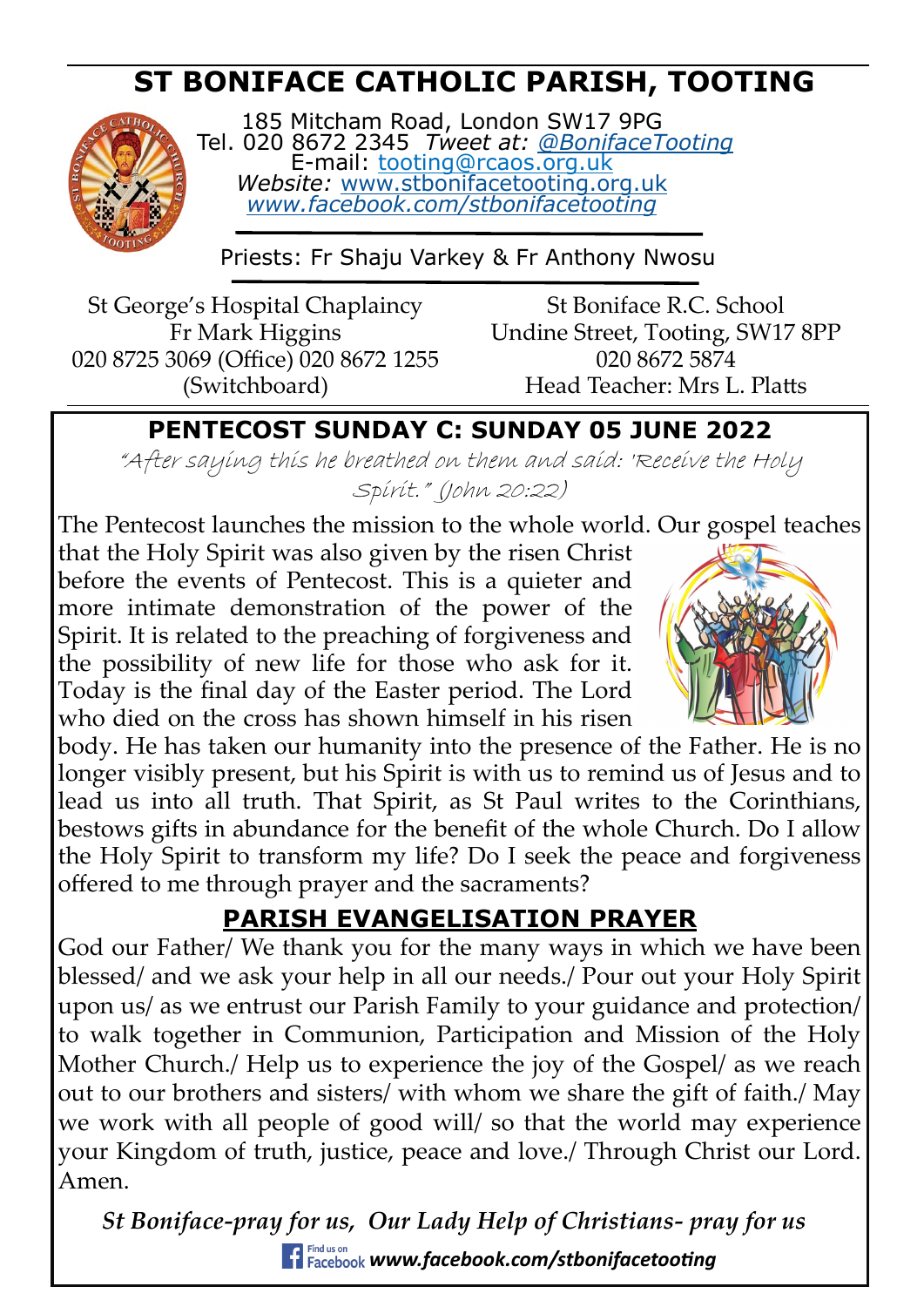### **ENTRANCE ANTIPHON**

The Spirit of the Lord has filled the whole world and that which contains all things understands what is said, alleluia.

#### **THE GLORIA**

**Glory to God in the highest, and on earth peace to people of good will. We praise you, we bless you, we adore you, we glorify you, we give you thanks for your great glory, Lord God, heavenly King, O God, almighty Father. Lord Jesus Christ, Only Begotten Son, Lord God, Lamb of God, Son of the Father, you take away the sins of the world, have mercy on us; you take away the sins of the world, receive our prayer; you are seated at the right hand of the Father, have mercy on us. For you alone are the Holy One, you alone are the Lord, you alone are the Most High, Jesus Christ, with the Holy Spirit, in the glory of God the Father. Amen** 

### **LITURGY OF THE WORD**

### **FIRST READING Acts 2:1-11**

#### **A reading from the Acts of the Apostles**

When Pentecost day came round, they had all met in one room, when suddenly they heard what sounded like a powerful wind from heaven, the noise of which filled the entire house in which they were sitting; and something appeared to them that seemed like tongues of fire; these separated and came to rest on the head of each of them. They were all filled with the Holy Spirit, and began to speak foreign languages as the Spirit gave them the gift of speech. Now there were devout men living in Jerusalem from every nation under heaven, and at this sound they all assembled, each one bewildered to hear these men speaking his own language. They were amazed and astonished. 'Surely' they said 'all these men speaking are Galileans? How does it happen that each of us hears them in his own native language? Parthians, Medes and Elamites; people from Mesopotamia, Judaea and Cappadocia, Pontus and Asia, Phrygia and Pamphylia, Egypt and the parts of Libya round Cyrene; as well as visitors from Rome – Jews and proselytes alike – Cretans and Arabs; we hear them preaching in our own language about the marvels of God.'

*The word of the Lord. R. Thanks be to God*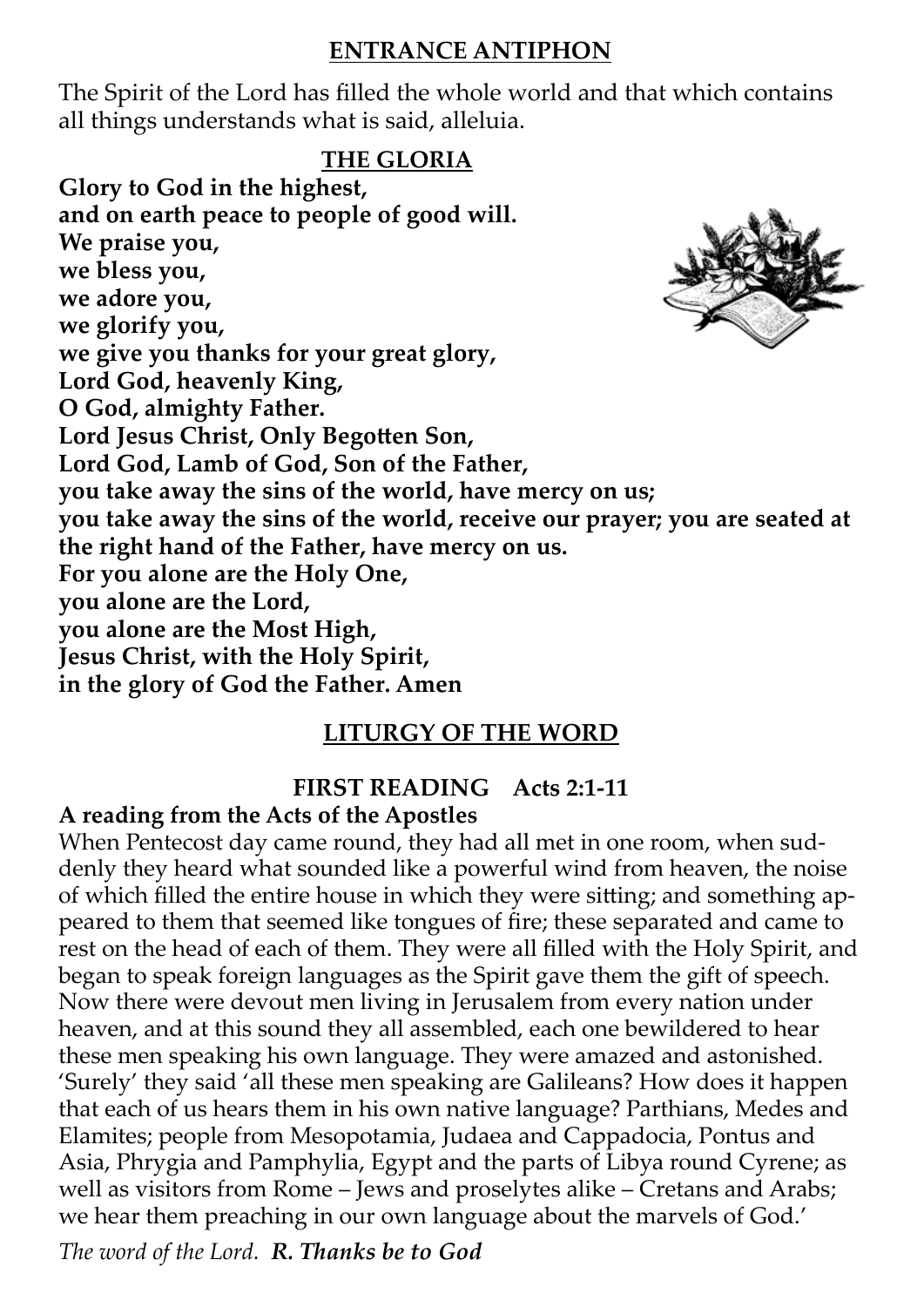#### **RESPONSORIAL PSALM 103(104):1,24,29-31,34**

#### *R. Send forth your spirit, O Lord, and renew the face of the earth.*

Bless the Lord, my soul! Lord God, how great you are, How many are your works, O Lord! The earth is full of your riches. *R*

You take back your spirit, they die, returning to the dust from which they came. You send forth your spirit, they are created; and you renew the face of the earth. *R*

May the glory of the Lord last for ever! May the Lord rejoice in his works! May my thoughts be pleasing to him. I find my joy in the Lord. *R*

### **SECOND READING Romans 8:8-17**

### *A reading from the letter of St Paul to the Romans*

People who are interested only in unspiritual things can never be pleasing to God. Your interests, however, are not in the unspiritual, but in the spiritual, since the Spirit of God has made his home in you. In fact, unless you possessed the Spirit of Christ you would not belong to him. Though your body may be dead it is because of sin, but if Christ is in you then your spirit is life itself because you have been justified; and if the Spirit of him who raised Jesus from the dead is living in you, then he who raised Jesus from the dead will give life to your own mortal bodies through his Spirit living in you. So then, my brothers, there is no necessity for us to obey our unspiritual selves or to live unspiritual lives. If you do live in that way, you are doomed to die; but if by the Spirit you put an end to the misdeeds of the body you will live. Everyone moved by the Spirit is a son of God. The spirit you received is not the spirit of slaves bringing fear into your lives again; it is the spirit of sons, and it makes us cry out, 'Abba, Father!' The Spirit himself and our spirit bear united witness that we are children of God. And if we are children we are heirs as well: heirs of God and coheirs with Christ, sharing his sufferings so as to share his glory.

The word of the Lord. *R. Thanks be to God* 

### **GOSPEL ACCLAMATION**

*Alleluia, alleluia! Come, Holy Spirit, fill the hearts of your faithful and kindle in them the fire of your love. Alleluia!*

*GOSPEL John 14:15-16,23-26 A reading from the Holy Gospel according to John*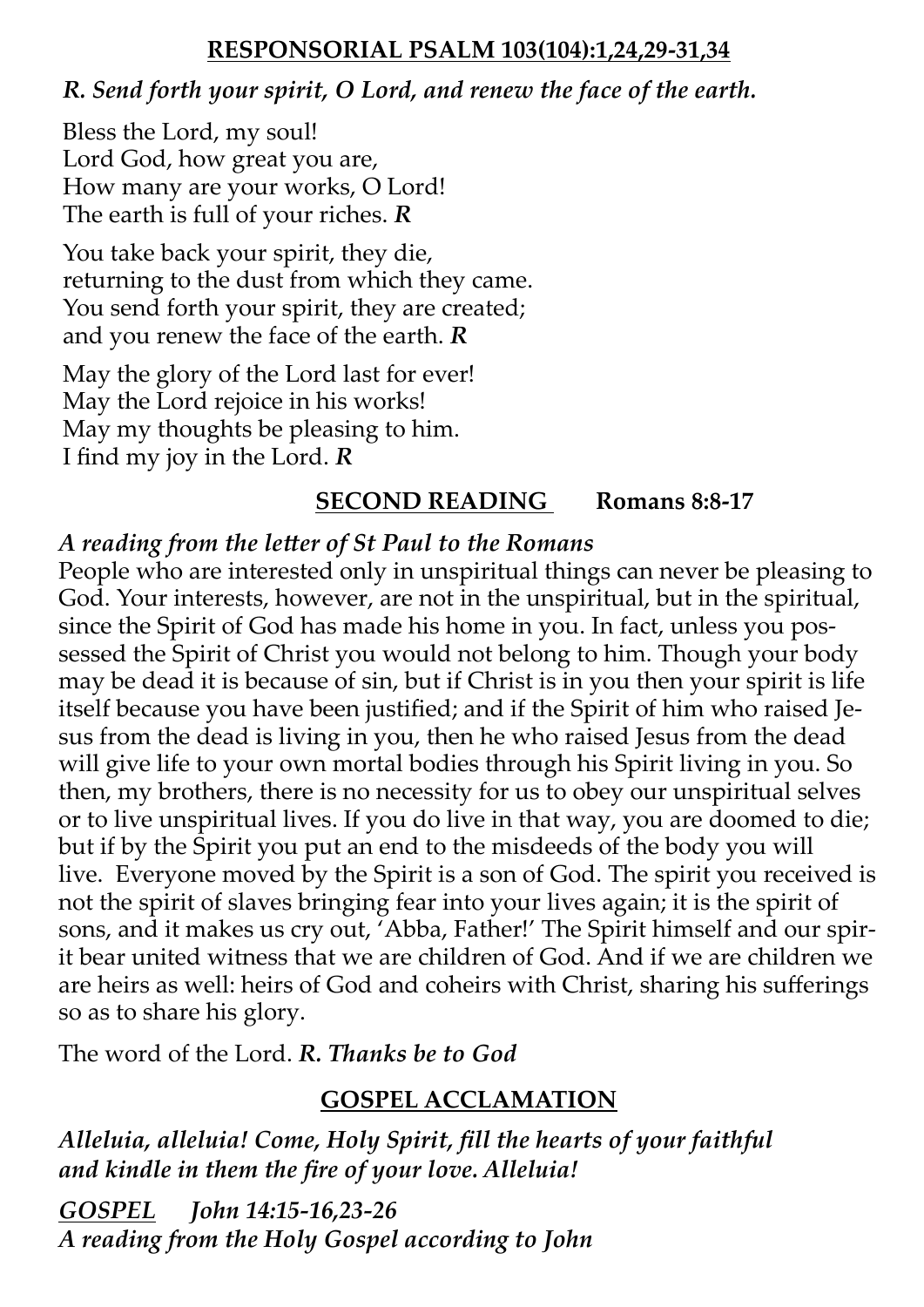Jesus said to his disciples: 'If you love me you will keep my commandments. I shall ask the Father, and he will give you another Advocate to be with you for ever. 'If anyone loves me he will keep my word, and my Father will love him, and we shall come to him and make our home with him. Those who do not love me do not keep my words. And my word is not my own: it is the word of the one who sent me. I have said these things to you while still with you; but the Advocate, the Holy Spirit, whom the Father will send in my name, will teach you everything and remind you of all I have said to you.

*The Gospel of the Lord. R. Praise to you, Lord Jesus Christ*

### **THE NICENE CREED**

**I believe in one God, the Father almighty, maker of heaven and earth, of all things visible and invisible.**

**I believe in one Lord Jesus Christ, the Only Begotten Son of God, born of the Father before all ages. God from God, Light from Light, true God from true God, begotten, not made, consubstantial with the Father; Through him all things were made.
For us men and for our salvation he came down from heaven, and by the Holy Spirit (all bow)** *was incarnate of the Virgin Mary, and became man.*

**For our sake he was crucified under Pontius Pilate, he suffered death and was buried, and rose again on the third day in accordance with the Scriptures. He ascended into heaven and is seated at the right hand of the Father. He will come again in glory to judge the living and the dead and his kingdom will have no end.**

**I believe in the Holy Spirit, the Lord, the giver of life, who proceeds from the Father and the Son, who with the Father and the Son is adored and glorified, who has spoken through the prophets.**

**I believe in one, holy, catholic, and apostolic Church. I confess one baptism for the forgiveness of sins and I look forward to the resurrection of the dead and the life of the world to come. Amen.**

### **THE LITURGY OF THE EUCHARIST**

**THE MYSTERY OF FAITH:** *When we eat this Bread and drink this Cup, we proclaim your Death, O Lord, until you come again.* 

**COMMUNION ANTIPHON***: They were all filled with the Holy Spirit and spoke of the marvels of God, alleluia.* 

# **PARISH INFORMATION, FAITH NEWS & MISSION**

**CONFIRMATIONS YOUNG PEOPLE**: We welcome **bishop Paul Hendricks to our parish this** Sunday, **5th June,** for the confirmation of our young people. **Confirmation Masses are at 2pm & 4pm. 1.15PM MASS THIS SUNDAY: In view of confirmations, 1.15pm Mass will be at 1pm.**

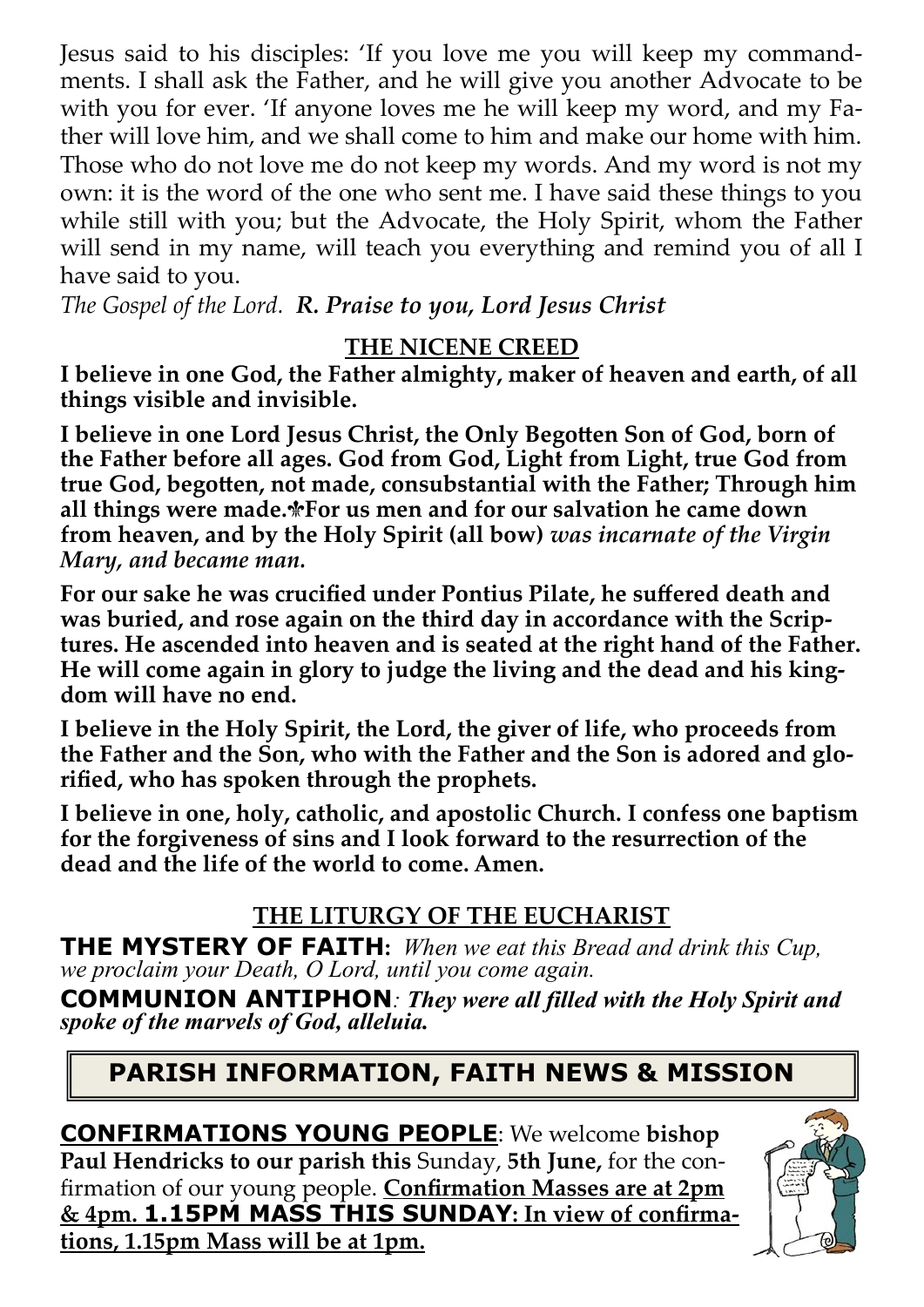**CELEBRATION OF MARRIAGES:** We will have a special **Mass on Next Sunday 12th of June 12:00 to celebrate Marriages.**  You will have an opportunity to renew your Marriage Vows during the Mass. You are most welcome to invite your family and friends to this special occasion. **SPECIAL WEDDING ANNI-**



**VERSARIES**: We will have a special celebration to mark your special anniversary of those who are celebrating their 1st, 10th, 25th, 40th, 50th or 60th plus Wedding Anniversary.

**PARISH ALTAR SERVERS & YOUTH DAY:** *Thanks for all those who organised the fantastic day and congratulations to all those who joined the ministry of serving at the altar.* 

**POLISH MASS:** Parish is going to start Mass in the Polish language **on the fourth Sunday of the month at 4pm– from Sunday 26th June. And Mass for The KERALA COMMUNITY on the third Sunday of the month at 4pm- starting from Sunday 19th June.** 

**ST BONIFACE INTELLECTUAL FORMATION GROUP:** Is organising a talk on **"Church Teaching on Right to Life" on Wednesday 15th June.** Guest speakers: *Madeline Page and Peter Williams from Anscombe Bioethics and Right to Life.*

**GIFT AID SCHEME NEW BOX OF ENVELOPES: Please collect your** new Gift Aid Envelopes from the Porch. *We appeal to parishioners who are taxpayers to join the Gift Aid Scheme, if they have not done so already. This will enable the Parish to reclaim a tax rebate amounting to 25% of their donations from the income tax they have already paid on their income.* the **Parish received a tax rebate of about £24,000** from HM Revenue & Customs for the financial year 2021/22. *Standing order forms will be available for completion by existing and new members who wish to do so. Please speaks to Fr Shaju if you can join the scheme. Many thanks.* **PARISH EVANGELISATION PROGRAMME:** Thank you very much for your tremendous support for our Parish Evangelisation Programme*.* 

*Sick, Housebound, hospital chaplaincy will make their presentation on next weekend (11/12 June), -Maintenance and Health & Safety on 18/19 June and Communication on 25/26 June.*

**YOUTH PROGRAMMES: Cake sale on Sunday 10th July** and a B**aking Session on Saturday 9th at 3pm.** Cooking Skills on **Tuesday 16th August** at 4pm. Practical *self*-*defence classes* for age group 13-16 years on **Saturday 17th September 10am—11am & 24th September 10am-11am.** 

**THANKSGIVING PILGRIMAGE: We shall have a pilgrimage (Shrines of France) to :** Sanctuaries of St. Jean-Marie Vianney (Cure of Ars), St. Margaret Mary Alacoque, St. Claude la Colombiere, St. Bernadette Soubirous, St. Amadour, sanctuary of Black Virgin of Rocamadour and Lourdes. 7 Days ( 25 September– 1st October 2022). *For booking, please contact the parish office or follow the link www.anamcaratravel.com/sof-22/ or fill in a booking form, available from the Porch or parish office.*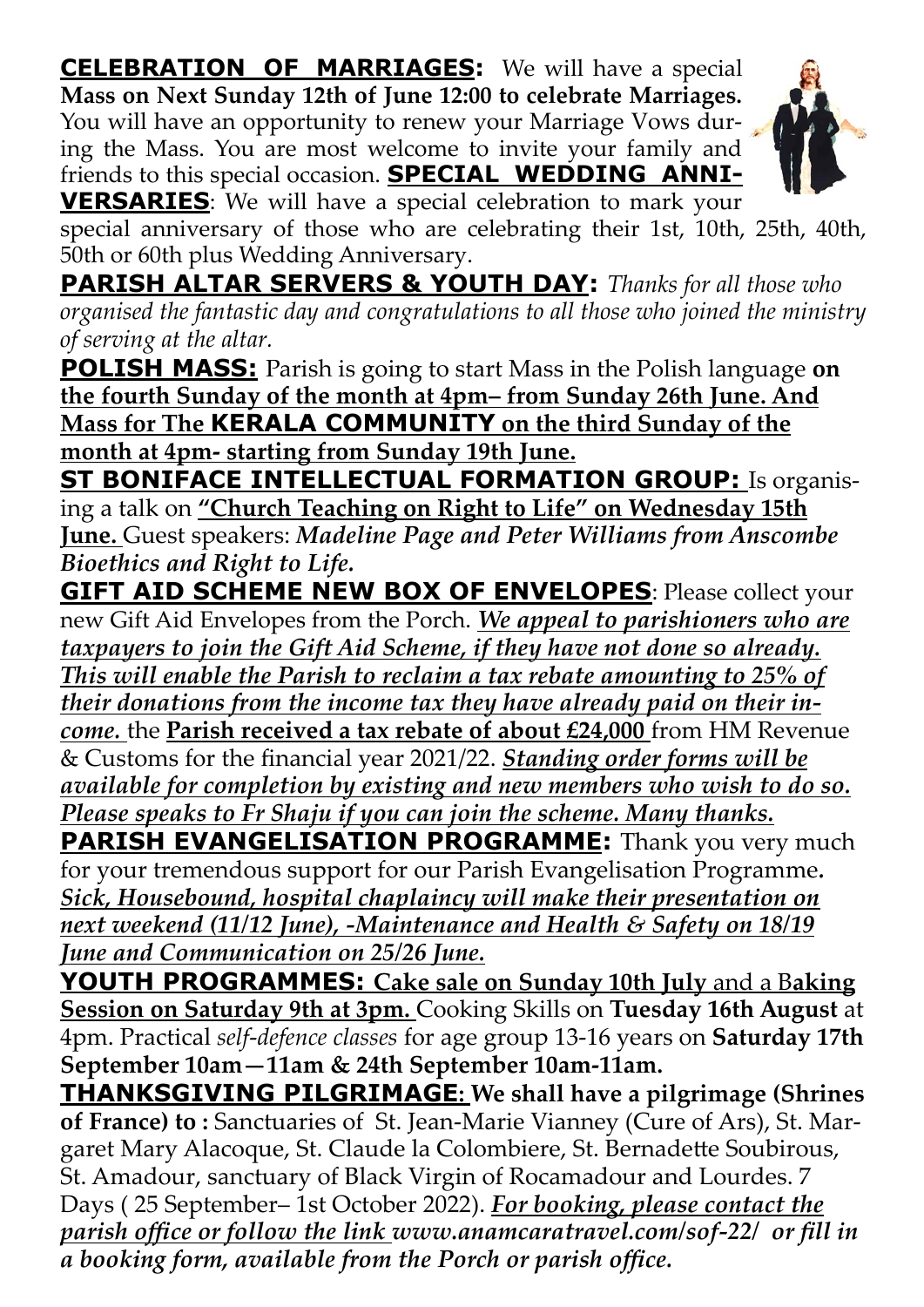**"LIFE OF CHRIST" AT WINTERSHALL**: The Parish is organising a coach trip to Wintershall, Bramley, Surrey to watch **"Life of Christ"** *on Saturday 25th June 10am to 3.30pm.* Few more seats are available. If anyone wishes to join, please give your name, a sheet can be found in the Porch. Cost adult £22, child 3-18:£12 family of 2 adults and 2 children £55 plus coach fare.

**THE PLATINUM JUBILEE OF HER MAJESTY QUEEN ELIZA-**

**BETH II:** As Her Majesty celebrate her Jubilee this weekend, we wish her every joy and happiness, and may God continue to bless and strengthen her.

# **PARISH COUNCIL & EVANGELISATION GROUP:** *Will meet on*

*Monday 13th June at 7.15pm in the Café.*

**SVP ANNUAL MASS:** Will be on **Sunday 25th September at 3pm** here at St Boniface.

**THE YOUTH PASSION PLAY VIDEO: Is available from YouTube. To Access, please type-***St Boniface Youth Group Passion Play***- in YouTube.**

**DIOCESAN DAY FOR CATECHISTS**: All catechists are invited to the annual Diocesan Day for Catechists on **Saturday 25 June at Amigo Hall, SE1**. For more details, please see the notice board.

**SENIORS' DAY:** On **Sunday 3rd July with a special Mass at 12:00** followed by **a dinner & entertainment in the hall**.

**THE SPIRITUAL FORMATION GROUP:** Thanks to all who joined for the faith-sharing session on this Monday 16th May**, the next one is on Monday 13th June at 7.15pm in the Café.** You are all most welcome.

**TEA/COFFEE AFTER SUNDAY MASSES:** Please join us for a cup of Tea/ Coffee after the Sunday morning masses. It is an opportunity to meet other members of the parish family.

# **FOR YOUR DIARY**

**FIRST HOLY COMMUNION***: Next Session-Saturday 11th June at 10:15am in the Hall.* 

**YOUTH CHOIR PRACTISE:** *Saturdays at 4pm. The Youth Choir will sing at 9am Mass on every other Sundays.*

**SUNDAY CATECHISM FOR CHILDREN**: A*t 10:30am Mass.* 

**BIBLE STUDY CLASSES**: *Thursdays at 7.15pm in the Café.* 

**CONFESSIONS:** *Saturdays 10.30am-11.30am & 5.45pm-6.15pm*

**50PLUS CLUB:** *Mondays from 12:30-2.30pm in the Café. All are welcome***.**

**PADRE PIO GROUP:** *1st and 4th Monday of month after evening Mass.* 

**ROSARY GROUP**: *Wednesdays after evening Mass.*

**LEGION OF MARY:** *Thursdays every week after evening Mass.*

**CHARISMATIC PRAYER GROUP**: *Tuesdays after 6.30pm mass*

**LIVE STREAMING OF MASS:** 9.30am on Mon–Sat and Sun at 12:00.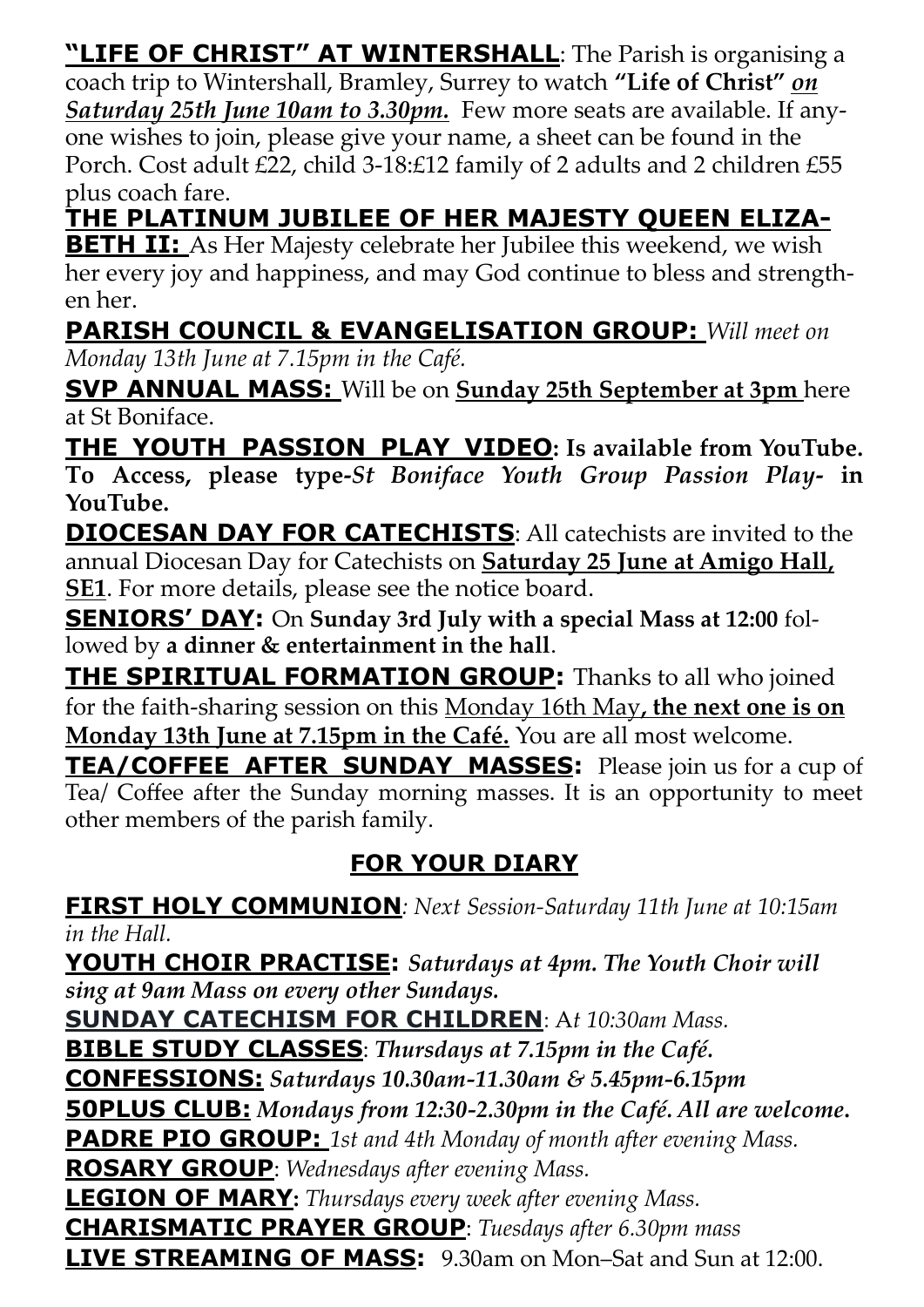**TO BAPTISE A BABY:** Please discuss with a priest during Parish Open House which is every Friday 4pm—6pm in the Parish Office.

**NEXT BAPTISM PREPARATION COURSE:** Is on Monday *27th June at 7.15pm in the Presbytery.*

**NEED TO SEE A PRIEST:** If you need to see a priest to sign a school supplementary form, discuss about a baptism or wedding or a private matter, please come to **the Parish Open House on FRIDAYS**. No appointment needed.

**HOSPITAL VISITS:** If you or a family member are admitted to St George's Hospital and would like to see a priest, please contact Fr Mark Higgins, the hospital chaplain on 020 8725 3069. In an emergency, please ask the ward staff to contact the Catholic priest on call.

*For all those who are celebrating their birthday this week the Parish wishes you a Happy Birthday. We join you to give thanks to God for the wonderful gift of life to you & fyou a special gift to us. The Parish also wishes every blessing to all the couples who are celebrating their wedding anniversary this week.*

#### **PARISH PRAYER LIST**

Please remember in your prayers all those on our parish prayer list.

**The Sick:** John McGrath, Pat Nolan, Norah Bolger, Anne Scanlon, Fortunata D'Souza, Nigel Searle, Fernando, Michael Andrade, Anastatsia Ogbonna, Tony Hardy, Esther Daley, Norman Mendonca, Irene Mendonca, Nino Abel, Albert Folvi, Marciana Tangcay, Geoff Blwyddin , Christina Grogan, Matilda Addison, Elizabeth Bosley, Frances Brady, Maureen Connelly, Paric Burke, Eli Lee Roberts, Daniel Bird, Shireen Doyle, Mark Sharkey, Tess Hill, Sheena Tighe , Carmel Sammons, Margaret Wood, Peter Hardy, Barbara Kelly. Mella Washington, Colleen Bowen, Lorraine, Herman Mendonca, Mario Iyacootee , Benito Fiorelli, Ann Schembri & Brenda Kavanagh.

**Anniversaries:** Patricia Connors, Margaret Jolliffe, Linda Meek, Margaret Dunleavy, Yvonne Doll, Michael Willis, Lloyd Salmon, Laurence Lally, Joseph Johnson, Sherrie O;Mahoney, Anne Kelly, Ian Hurst, Michael O'Malley, Selwyn Williams, Don Revell, Waclaw Lach, David Leggatt, Luigi Cristiano, Madelaine Joyce, Thomas Dunleavy, Kirian Lopes, Raymond Ashley, Oliver Murray, Stephen Kinsella, Ray Nieslony, Karl Jackson, Nora Doherty, Mary Prospere, Sandra Moore, Raymond D'Souza, John Caffrey, Merlin Christophe, Gloria Guillen and Marlo Luna. **May they rest in peace – Amen.**

|           | 4th & 5th June                                         | 11th & 12th June           |  |  |
|-----------|--------------------------------------------------------|----------------------------|--|--|
|           | LITURGICAL READERS (please collect a copy of the Rota) |                            |  |  |
| Sat 18.30 | <b>Mericel Austria Altea</b>                           | <b>Matchel Bibat</b>       |  |  |
|           | <b>Charlez M Altea</b>                                 | <b>Ethna Power</b>         |  |  |
| 09.00     | Angela Lumwai                                          | Reno Manoharadas           |  |  |
|           | <b>Stefanie Flaherty</b>                               | Asshakila Manoharadas      |  |  |
| 10.30     | <b>Esram Mikele</b>                                    | Rebekka Prabakaran         |  |  |
|           | Serene Agbagba                                         | <b>Frances Akah</b>        |  |  |
| 12.00     | <b>Doris Cubero</b>                                    | <b>Matthewson Matthews</b> |  |  |
|           | <b>Stephen Callus</b>                                  | Deuwayne Ikpoh             |  |  |
| 13:15     | Ian Johnston                                           | <b>Pam Fernandes</b>       |  |  |
|           | Chisom Aghaji                                          | <b>Callum Fernandes</b>    |  |  |
| 18:30     | <b>Padraig Cronin</b>                                  | <b>Sally Canizo</b>        |  |  |
|           | <b>Susan Daniel</b>                                    | <b>Bernadette Rose</b>     |  |  |
| Cleaning  | Wk2 6th June @ 7pm                                     | Wk3 13th June @ 10am       |  |  |
| Rota:     |                                                        |                            |  |  |